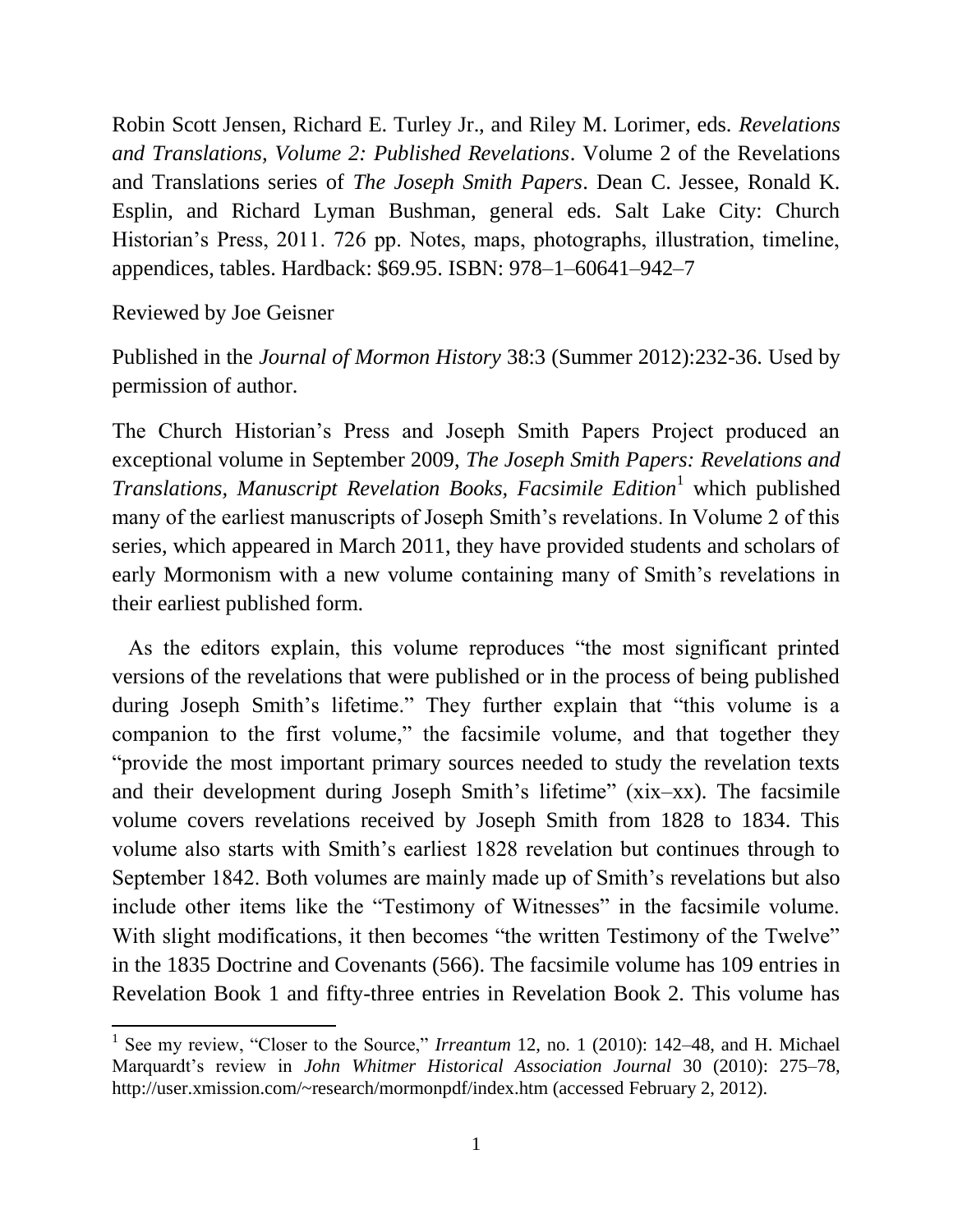all sixty-five chapters in the Book of Commandments, the fourteen revelations for the Proposed Sixth Gathering, the twenty-five revelations published in *The Evening and the Morning Star*, the seven Lectures on Faith, and the 102 Sections in the 1835 Doctrine and Covenants, the fifty-eight Sections in Oliver Cowdery's Book of Commandments with his markings, and finally the seven Sections first published in the 1844 Doctrine and Covenants. With these two volumes the reader is able to follow the development of every word change for all the revelations published during Joseph Smith's lifetime.

 Our current Doctrine and Covenants 8:6–8 has Oliver Cowdery's gift designated as the "gift of Aaron"; but in 1832 in Revelation Book 1, the gift is "the gift of working with the sprout,"<sup>2</sup> a term then changed in the 1833 Book of Commandments to "the gift of working with the rod" (31), and finally to the reading in the 1835 Doctrine and Covenants (still current) to "the gift of Aaron" (471).

 This volume begins with a "Detailed Contents" table that "lists all revelations and other items in this volume" (ix–xvi). This "Detailed Contents" is divided into five sections: (1) The Book of Commandments, (2) Appendix 1: The Proposed Sixth Gathering of the Book of Commandments, (3) *Evening and the Morning Star*, (4) Doctrine and Covenants, 1835, and (5) Doctrine and Covenants 1844. There is a section for the "Selections from Oliver Cowdery's copy of the Book of Commandments," but as the editors point out, they do not list the revelations because these selections are "incomplete."

 The editors identify each revelation with the chapter (Book of Commandments), section (Doctrine and Covenants), or date published (newspapers) along with a "standard date." The editors explain that this "standard date" is "based on careful study of original sources" and "is the date a revelation or other item was originally dictated or recorded. If that date is ambiguous or unknown" then the "best approximation" is given. "A bracketed 'D&C' reference to the 1981" edition of the LDS Doctrine and Covenants is also provided (ix–xvi). This exclusiveness to the Utah Church will make this volume a bit more difficult for those of other

 2 *The Joseph Smith Papers: Revelations and Translations, Manuscript Revelation Books, Facsimile Edition*, edited by Robin Scott Jensen, Robert J. Woodford, and Steven C. Harper (Salt Lake City: Church Historian's Press and Deseret Book, 2009), 16–17.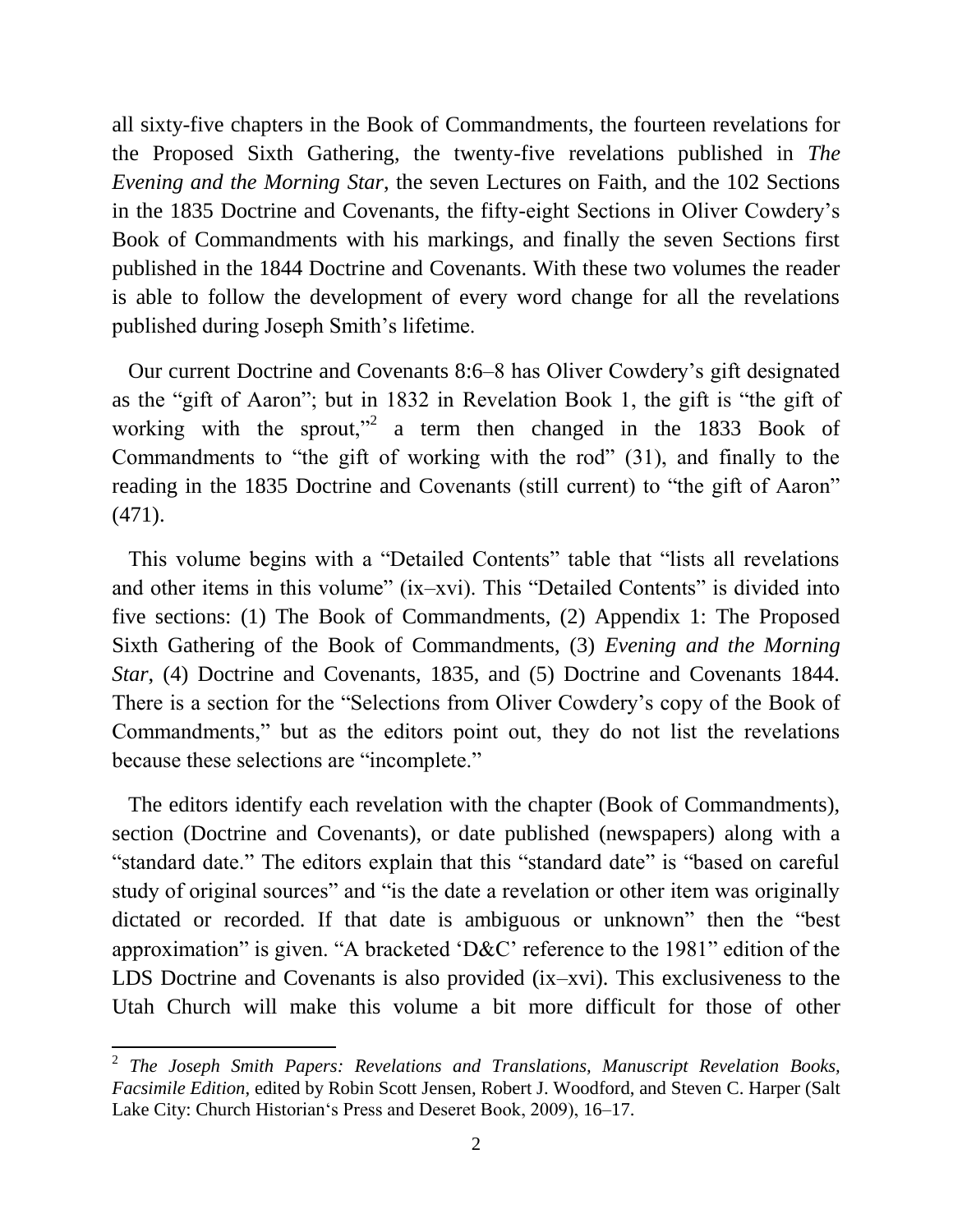Restoration faiths in their research and study. A five-page table at the end of the volume, "Corresponding Published Versions of Revelations" (719–24), includes the Community of Christ Doctrine and Covenants section numbers. The editors explain that this section "is designed to help readers refer from one published version of a revelation or similar item to other published versions of that same item"

 The data compiled in the table include the date published in *The Evening and the Morning Star* (1832–33), the chapter numbers of the Book of Commandments, the section numbers of the 1835 and 1844 Doctrine and Covenants respectively, the section numbers of the LDS 1981 Doctrine and Covenants and finally the section numbers of the Community of Christ 2004 Doctrine and Covenants. I found this table somewhat awkward and easy to overlook because of its placement. It would have been much more useful to have had the 2004 Community of Christ section numbers in the "Detailed Contents" section, and not in the back of the book.

 The introductions to this volume are first rate. The editors explain important developments that occurred with the publication of these revelations. For example, Oliver Cowdery wrote in September 1834<sup>3</sup> that the *The Evening and the Morning Star*, which was to reprint in Kirtland the issues first printed in Missouri, would correct "errors, typographical and others" found in the revelations published in the Missouri printings. However, this Kirtland newspaper version "actually contained significant changes to the revelation texts" and "very few of the changes in the reprint represent a restoration back to the earliest text" (198–99).

 Doctrinal developments and Church organization also changed the body of revelations, as the editors explain. For example, the 1835 Doctrine and Covenants, Section 2 (now LDS 1981 D&C 20) was "greatly expanded" from what it had been in Chapter 24 of the Book of Commandments by adding the "office of 'president of the high priesthood, bishop, high counselor, and high priest'. The material added to the 1835 version included updated and expanded doctrine on priesthood keys that was not known at the time the revelation was originally dictated."To explain the changes, the editors suggest that "the Doctrine and Covenants was intended as a living handbook, containing up-to-date instructions" (xxxi).

 3 "Prospectus," *The Evening and the Morning Star*, September 1834, 192.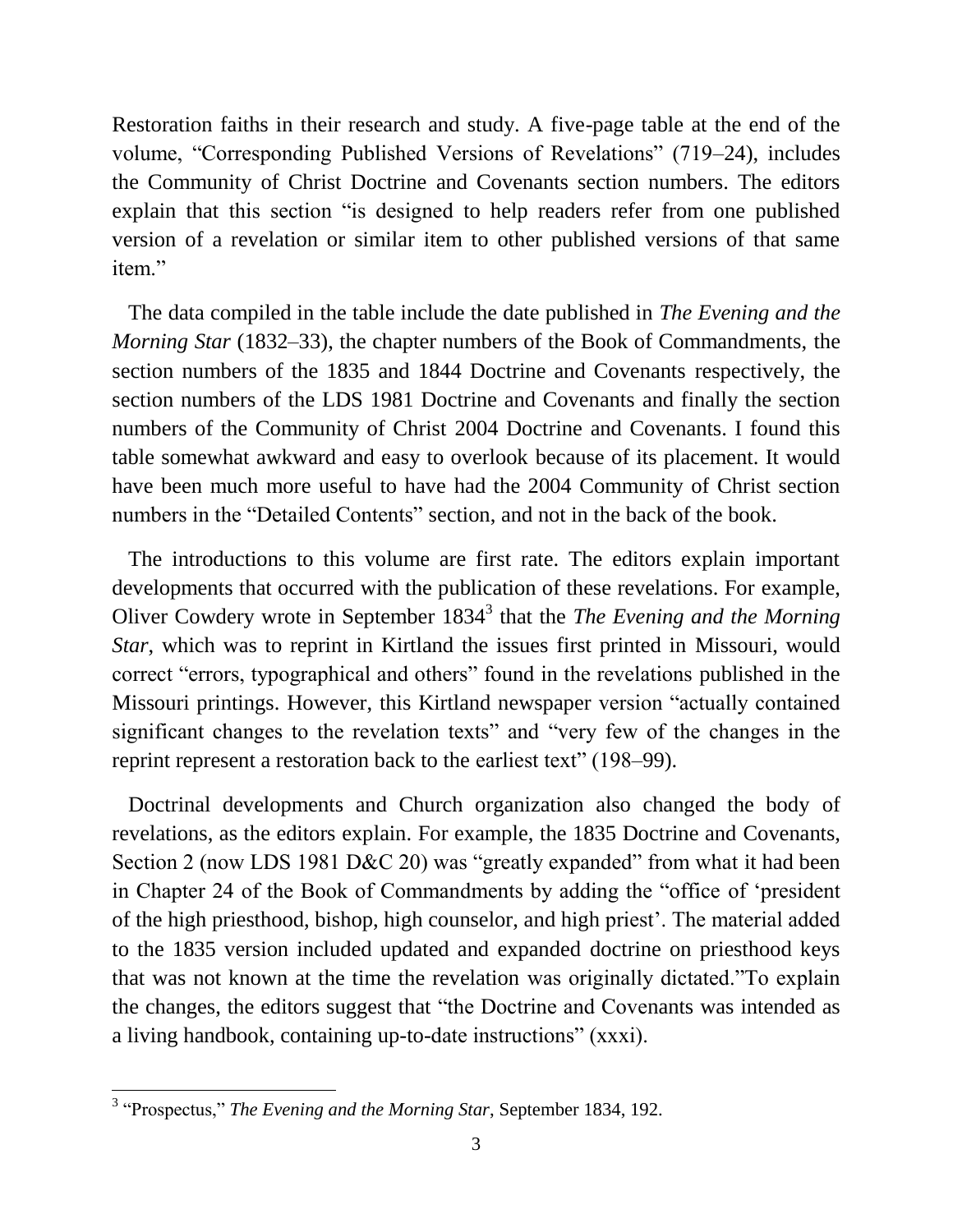The main body of this volume contains "photographic" images of the 1833 Book of Commandments (xx, 13–172); the 1835 Doctrine and Covenants (311–593); selected pages from Oliver Cowdery's Book of Commandments (Appendix 2, 600–635) with his markings on pages, made in preparation for the 1835 edition of the Doctrine and Covenants; and seven revelations from the 1844 Doctrine and Covenants (643–91) that are not in the 1835 first edition. The editors provide a thorough introduction and notes for each section of images, which are "printed in duotone, a format that combines two colors (in this case, Pantone brown 1545 and Pantone yellow 123). While these duotone images do not precisely match the colors of the original pages, they are an approximate match and convey the richness and depth of the original documents much better than black-and-white images" (xxxix). The images used for the Book of Commandments section are photographed from Wilford Woodruff's personal copy.

 The introductions provide such interesting and informative information as when the editors explain that the binding of Wilford Woodruff's Book of Commandments "is similar to that of Woodruff's first journal . . . suggesting both books were bound at the same time" (3).The source notes are equally interesting. For example, the editors explain that "two versions of the Book of Commandments title page are extant: a version without an ornamental border and a more common version with an ornamental border." As the editors point out, "The original version was the borderless one and . . . printing was interrupted at some point to insert the border" (13). This kind of detail about the printing shows how much the editors appreciate the publication of these sacred books.

 Other significant parts of the book include Appendix 1, which is the editors' "proposed sixth gathering of the Book of Commandments" and an introduction that explains why they believe these chapters should have been included in the Book of Commandments. Much of the evidence for the proposed gathering comes from the Book of Commandments and Revelations manuscript (which the Joseph Smith Papers project designates Revelation Book 1), which was published in its facsimile edition after it became available to the project in  $2005^4$  (8–9). This appendix is

 $\overline{a}$ 

<sup>4</sup> JohnW.Welch and Dallin T. Morrow, Review of *The Book of Commandments and Revelations, Journal of Mormon History* 37, no. 2 (Spring 2011): 238, "The discovery of the Book of Commandments and Revelations came shortly before 2005, when the manuscript was turned over to the LDS Church History Library."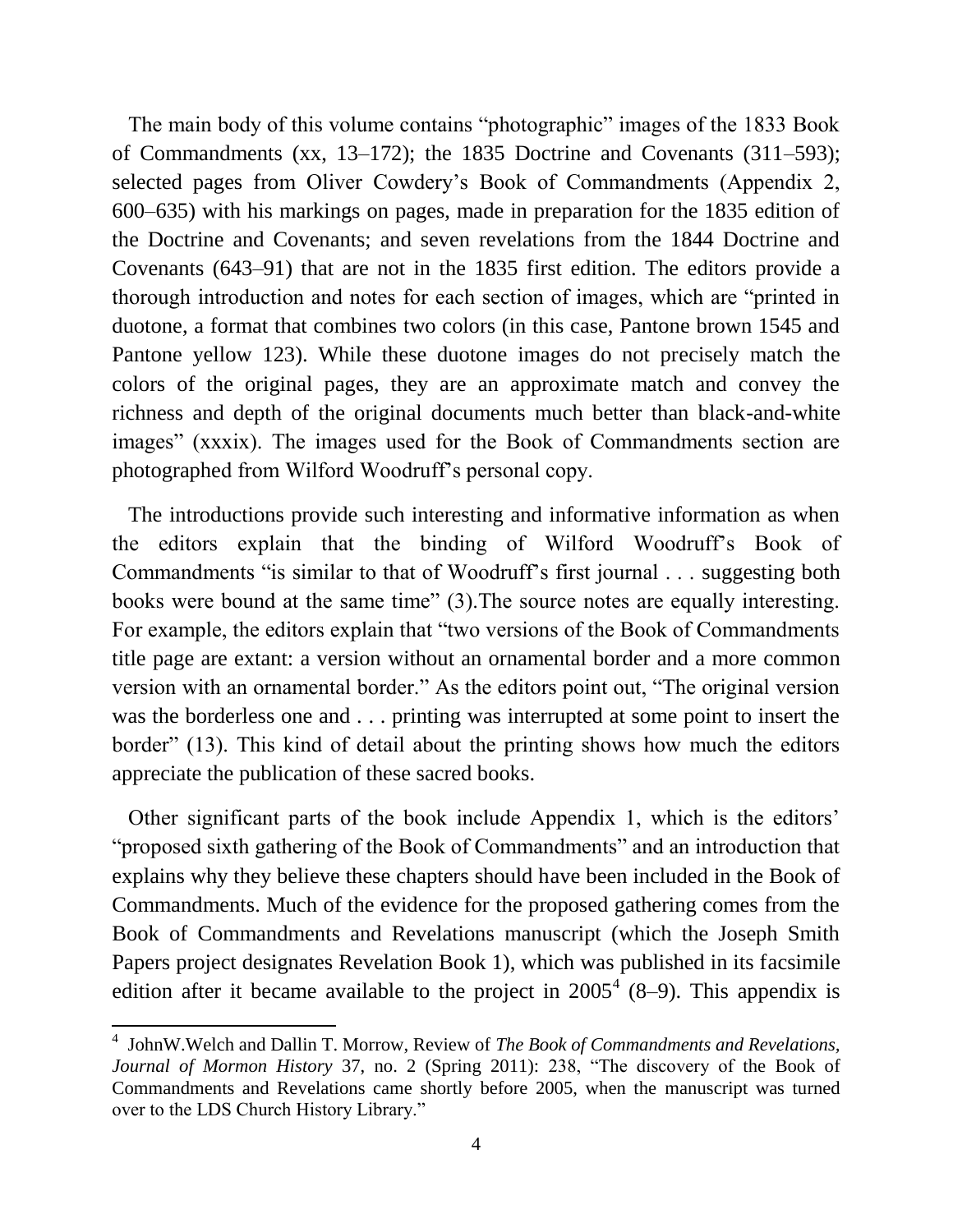followed by a section showing in parallel columns the revelations printed in the Independence (1832–33) and Kirtland (1835) editions of the *Star* (202–99) allowing the reader to see the changes between the two editions. It was in the reprinted *Evening and Morning Star* where "substantive changes to the revelation texts" first appeared (xxviii).

 One area that I found particularly interesting was the editors' chronology of the publication of the Book of Commandments and the 1835 Doctrine and Covenants. They explain with the Book of Commandments that "through textual and other sources," they are able to "suggest time frames in which the individual gatherings. . . were likely typeset and printed" (9–10). This ability to create the chronology is made possible because of relationships between the manuscript Book of Commandments and Revelations (Revelation Book 1 in this series), the Book of Commandments, and *The Evening and the Morning Star*. The editors determined that the printing for the first gathering began as early as November 1832 but no later than December of that year. The second gathering was printed after the first gathering and before the third. They also dated the third gathering as "sometime after January 1833 and before circa May 1833." The fourth and fifth gatherings were printed after May 1833 but before the printing office was destroyed in July 1833 (9–10).

 The chronology for the 1835 Doctrine and Covenants is equally detailed and rich with sources. The editors use the copyright registration, the preface to the Doctrine and Covenants, a letter from W.W. Phelps to his wife, Sally, an editorial in the *Messenger and Advocate*, a letter from Joseph Smith to members in Missouri, his letter to the Quorum of Twelve Apostles, and the Kirtland Council Minute Book (designated Minute Book 1 in the JS Papers project). From these sources, they reconstruct the details for the printing of the first edition of the Doctrine and Covenants (306–7).

 As with the facsimile edition, this volume is an essential tool in understanding the evolutionary process of Smith's revelations. As I quoted at the beginning of the review, this volume is a "companion" to the facsimile volume. The source notes, images, and introductions make this companionship perfectly clear. The editors' work is informative and scholarly, even when dealing with the difficult subject of men changing God's words. The editors boldly begin with William W. Phelps's